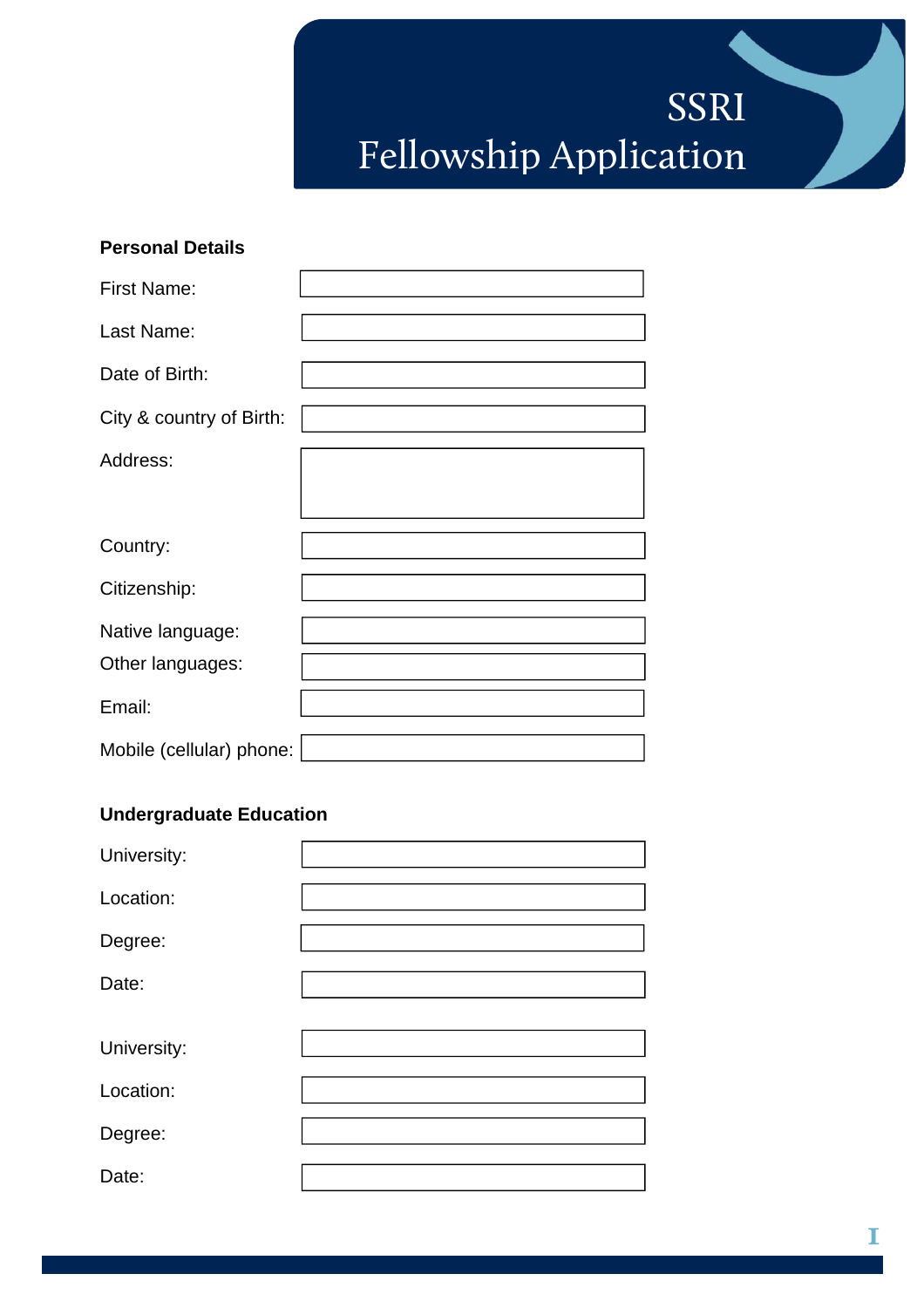## **Graduate Education**

| University:   |  |
|---------------|--|
|               |  |
| Location:     |  |
|               |  |
| Degree:       |  |
|               |  |
| Date:         |  |
|               |  |
|               |  |
| University:   |  |
|               |  |
| Location:     |  |
|               |  |
| Degree:       |  |
|               |  |
| Date:         |  |
|               |  |
|               |  |
|               |  |
| <b>Awards</b> |  |
|               |  |
| Name:         |  |
|               |  |
| Date:         |  |
|               |  |
|               |  |
|               |  |
| Name:         |  |
|               |  |
| Date:         |  |
|               |  |
| Name:         |  |
|               |  |
| Date:         |  |
|               |  |

# **Medical Board Registration (Certification)**

| Authority:  |  |
|-------------|--|
| Location:   |  |
| Conditions: |  |
| Dates:      |  |

## **College or Other Professional Memberships**

| Authority: |  |
|------------|--|
| Level:     |  |
| Dates:     |  |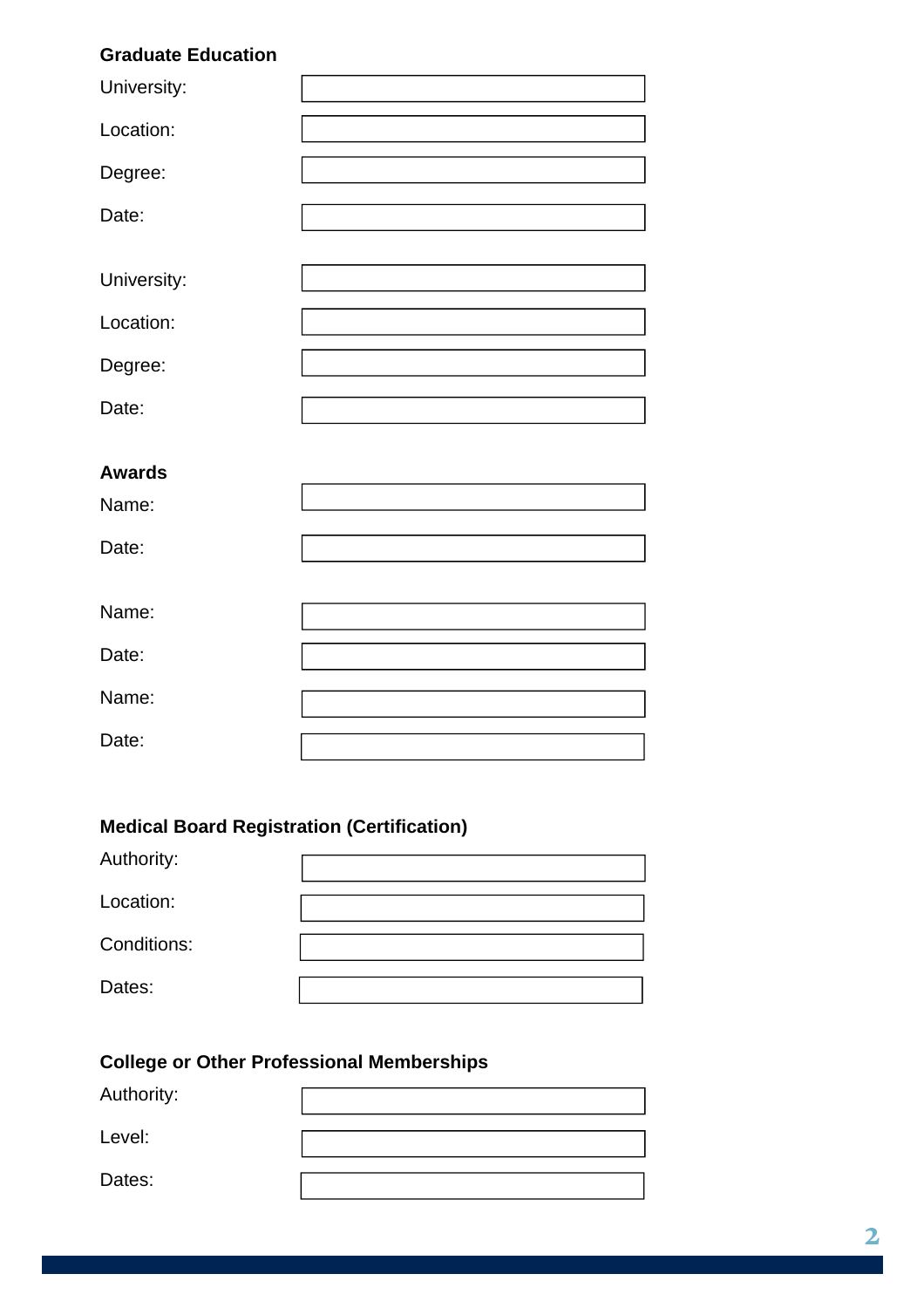**Publications and Presentations**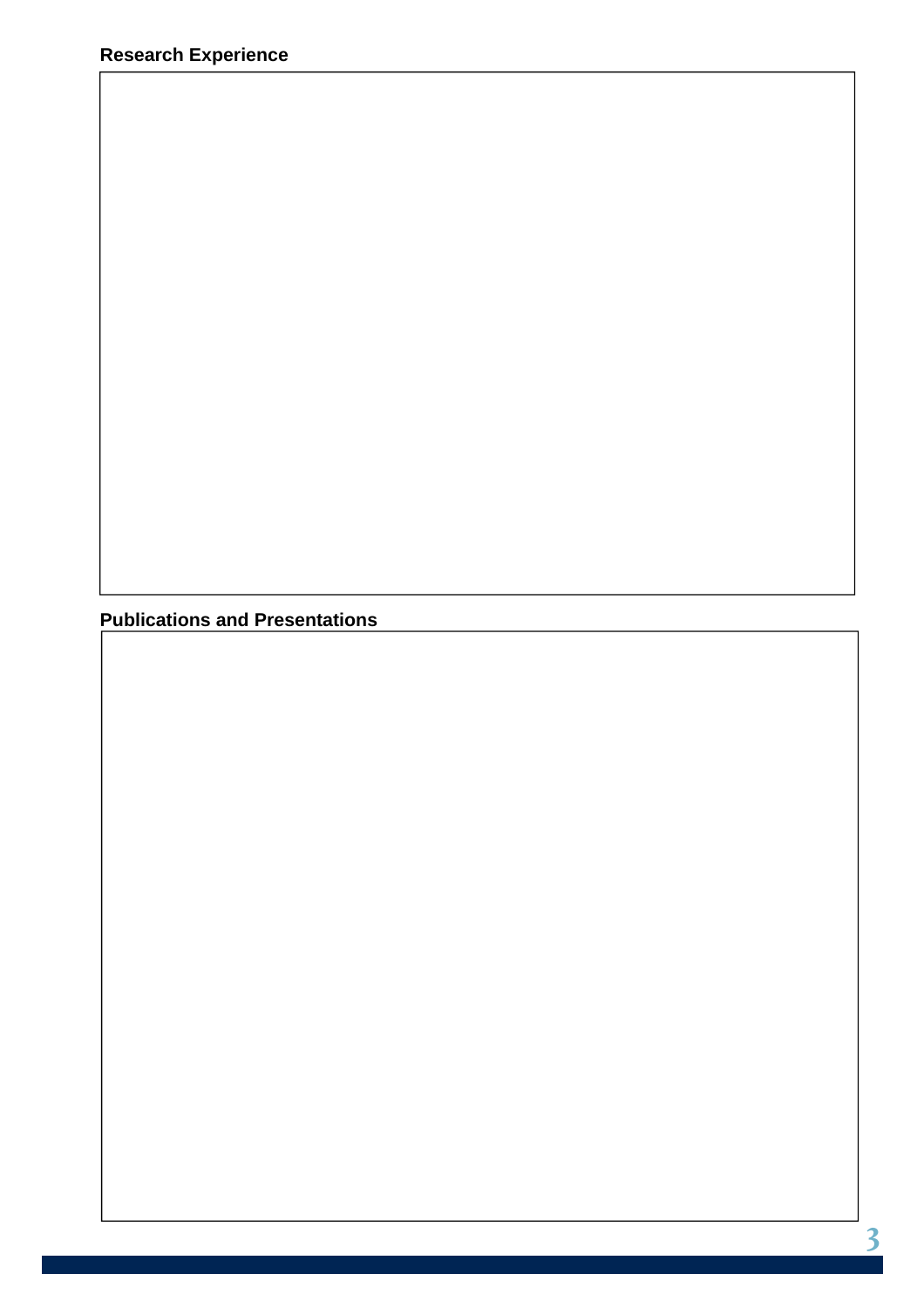**Military / Community Service**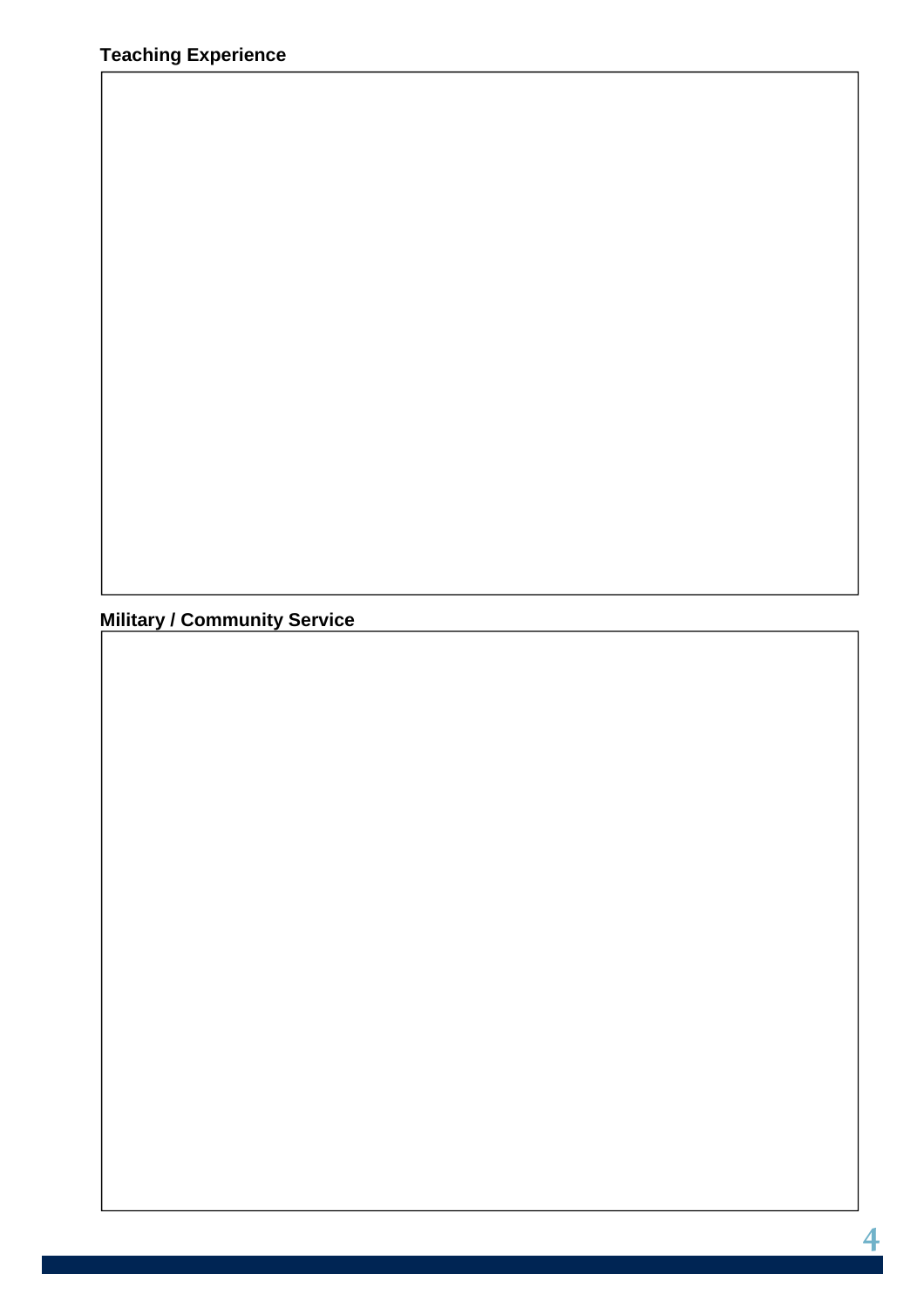#### **References**

Please provide the names of 2 x professional references who have acted as your immediate supervisor in the last 5 years. Please *check with these referees* to confirm that they would be willing to complete a Referee's Report on your behalf for they will be contacted should you be short-listed for a Fellowship position.

| Name:          |                                    |
|----------------|------------------------------------|
| Position:      |                                    |
| Organisation:  |                                    |
| City, Country: |                                    |
| Email address: |                                    |
|                | How long have they known you?:     |
|                | In what capacity (eg supervisor)?: |
|                |                                    |
| Name:          |                                    |
|                |                                    |
| Position:      |                                    |
| Organisation:  |                                    |
| City, Country: |                                    |
| Email address: |                                    |
|                | How long have they known you?:     |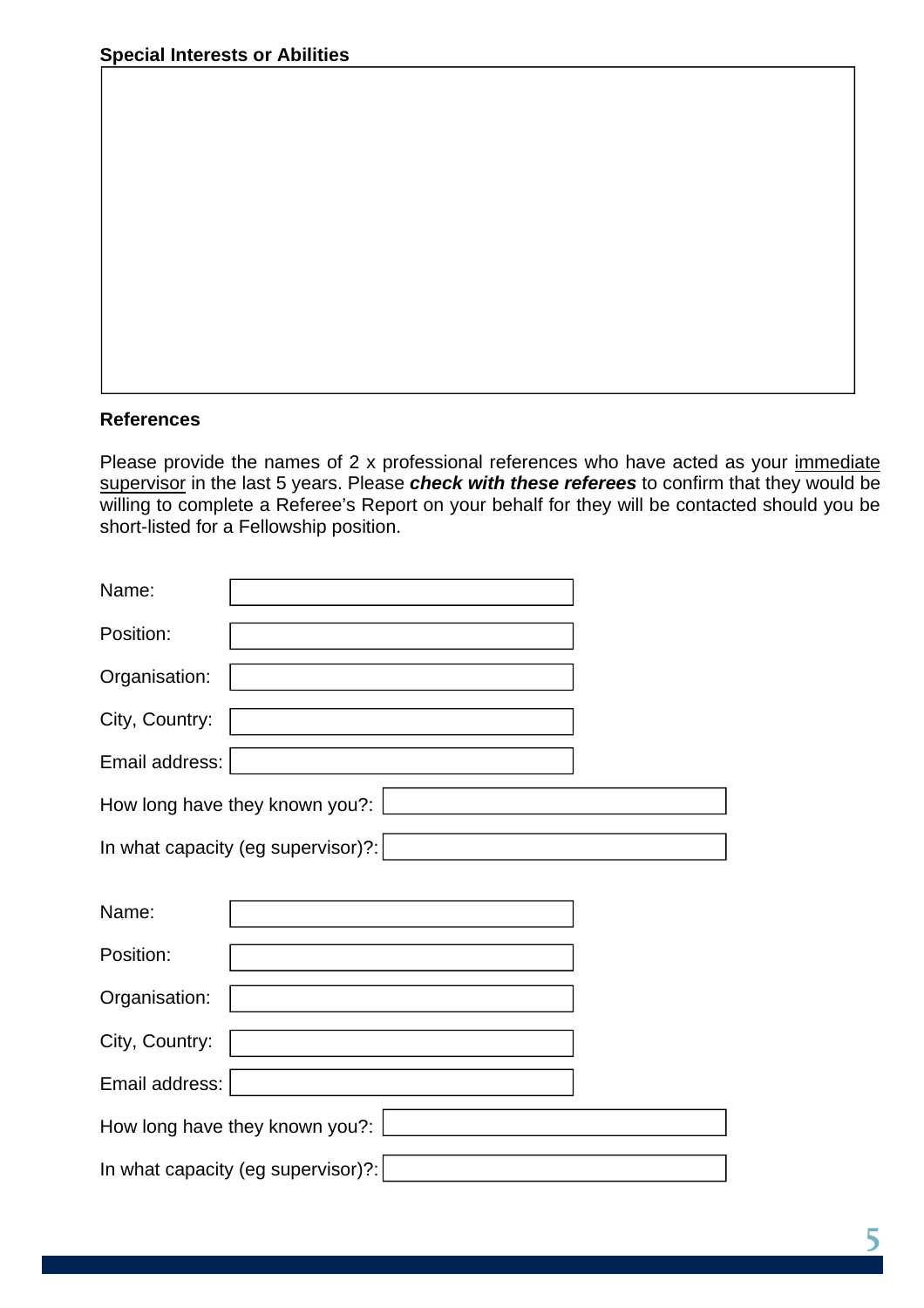### **Question and Answers**

To complete your application, you are required to answer the following questions. If there is insufficient room provided below, feel free to prepare your answers on separate pages.

*Why are you particularly interested in subspecialising in shoulder & elbow surgery?* 

*What do you consider to be the purpose of Fellowship and why is it important?* 

*What do you consider to be your strengths as a surgeon (and physician)?*